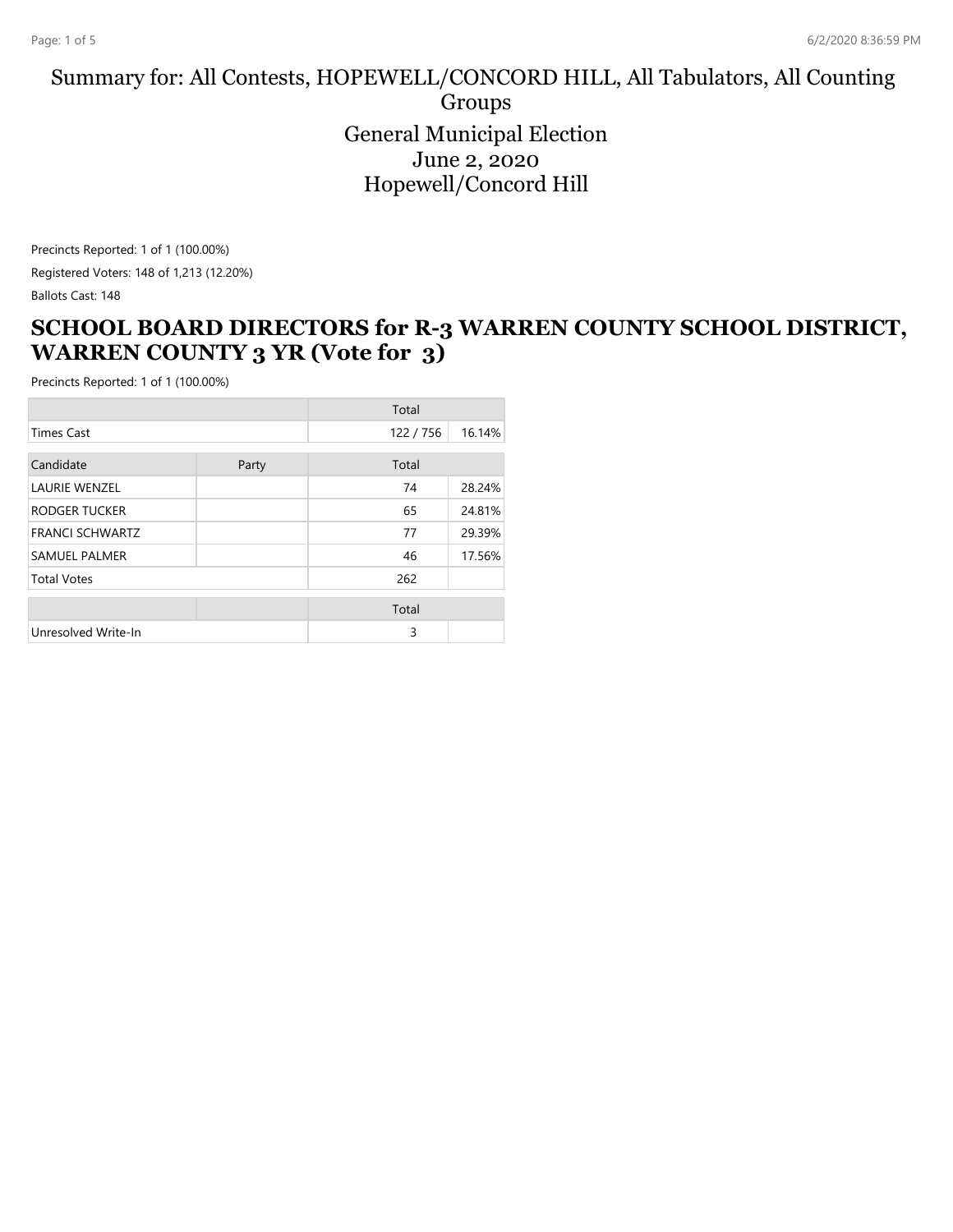## **SCHOOL BOARD DIRECTORS for R-3 WARREN COUNTY SCHOOL DISTRICT, WARREN COUNTY 2 YR (Vote for 1)**

|                     |       | Total   |        |
|---------------------|-------|---------|--------|
| Times Cast          |       | 122/756 | 16.14% |
| Candidate           | Party | Total   |        |
| SARAH JANES         |       | 74      | 69.16% |
| <b>JOE LANIGAN</b>  |       | 33      | 30.84% |
| <b>Total Votes</b>  |       | 107     |        |
|                     |       | Total   |        |
| Unresolved Write-In |       | 2       |        |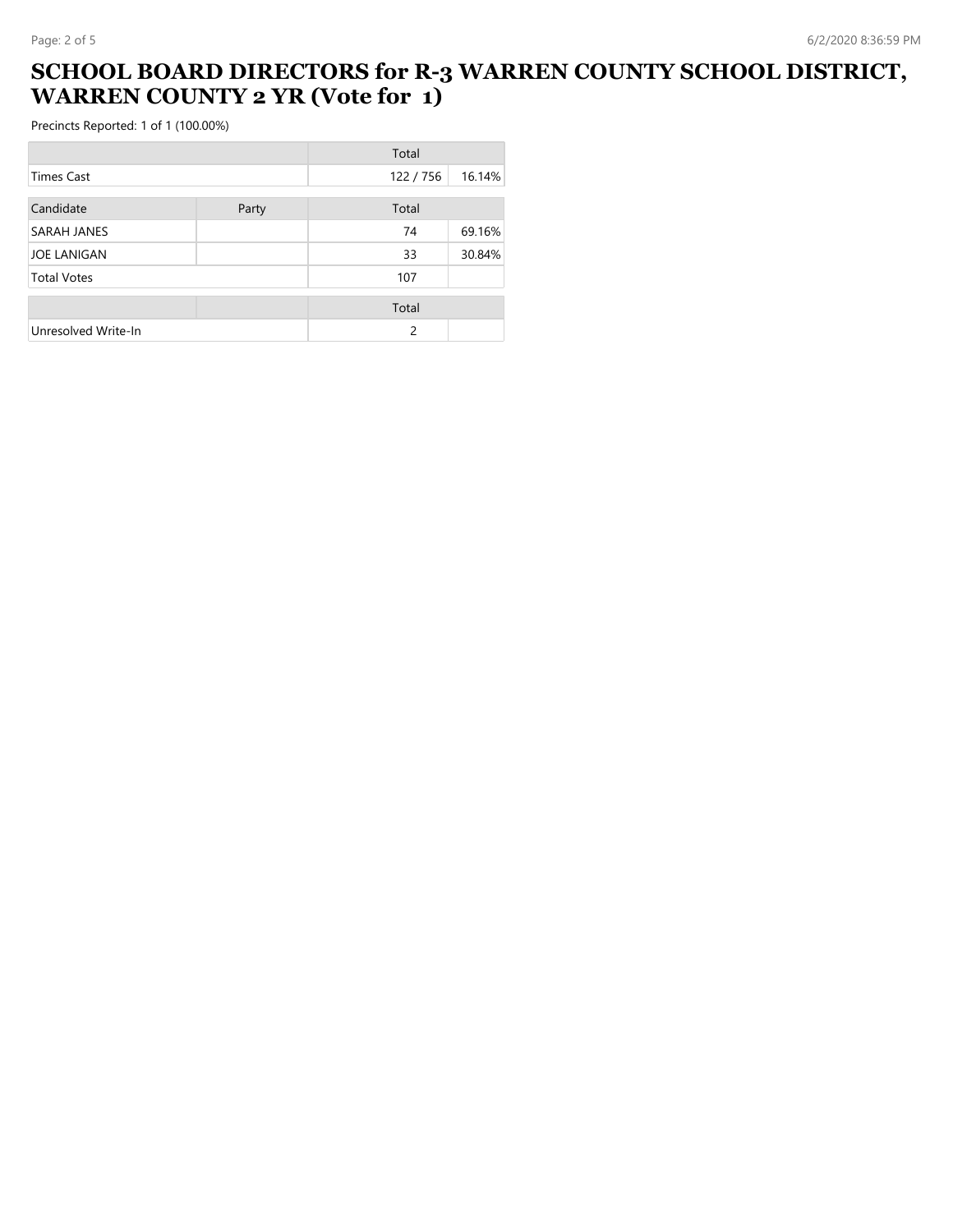## **SCHOOL BOARD DIRECTORS for WASHINGTON SCHOOL DISTRICT, WARREN COUNTY (Vote for 3)**

|                        |       | Total  |        |
|------------------------|-------|--------|--------|
| <b>Times Cast</b>      |       | 26/457 | 5.69%  |
| Candidate              | Party | Total  |        |
| <b>SCOTT A. BYRNE</b>  |       | 19     | 32.20% |
| ROBERT (BOB) ORESKOVIC |       | 12     | 20.34% |
| <b>SUSAN THATCHER</b>  |       | 13     | 22.03% |
| DANIEL (DAN) LESLIE    |       | 15     | 25.42% |
| <b>Total Votes</b>     |       | 59     |        |
|                        |       | Total  |        |
| Unresolved Write-In    |       | 0      |        |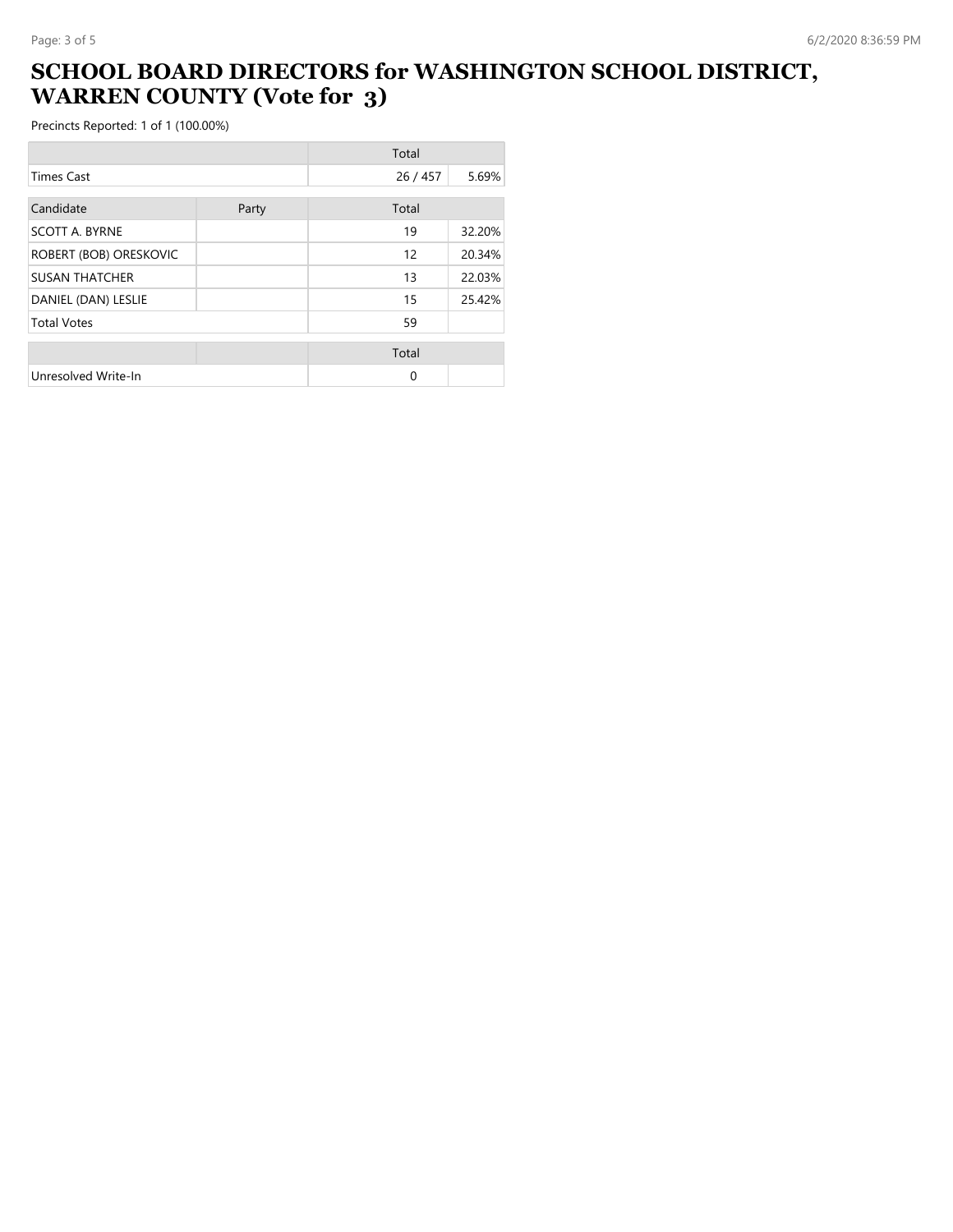# **PROPOSITION W for R-3 WARREN COUNTY SCHOOL DISTRICT, WARREN COUNTY (Vote for 1)**

|                     |       | Total   |        |
|---------------------|-------|---------|--------|
| Times Cast          |       | 122/756 | 16.14% |
| Candidate           | Party | Total   |        |
| <b>YES</b>          |       | 35      | 28.69% |
| <b>NO</b>           |       | 87      | 71.31% |
| <b>Total Votes</b>  |       | 122     |        |
|                     |       | Total   |        |
| Unresolved Write-In |       | 0       |        |